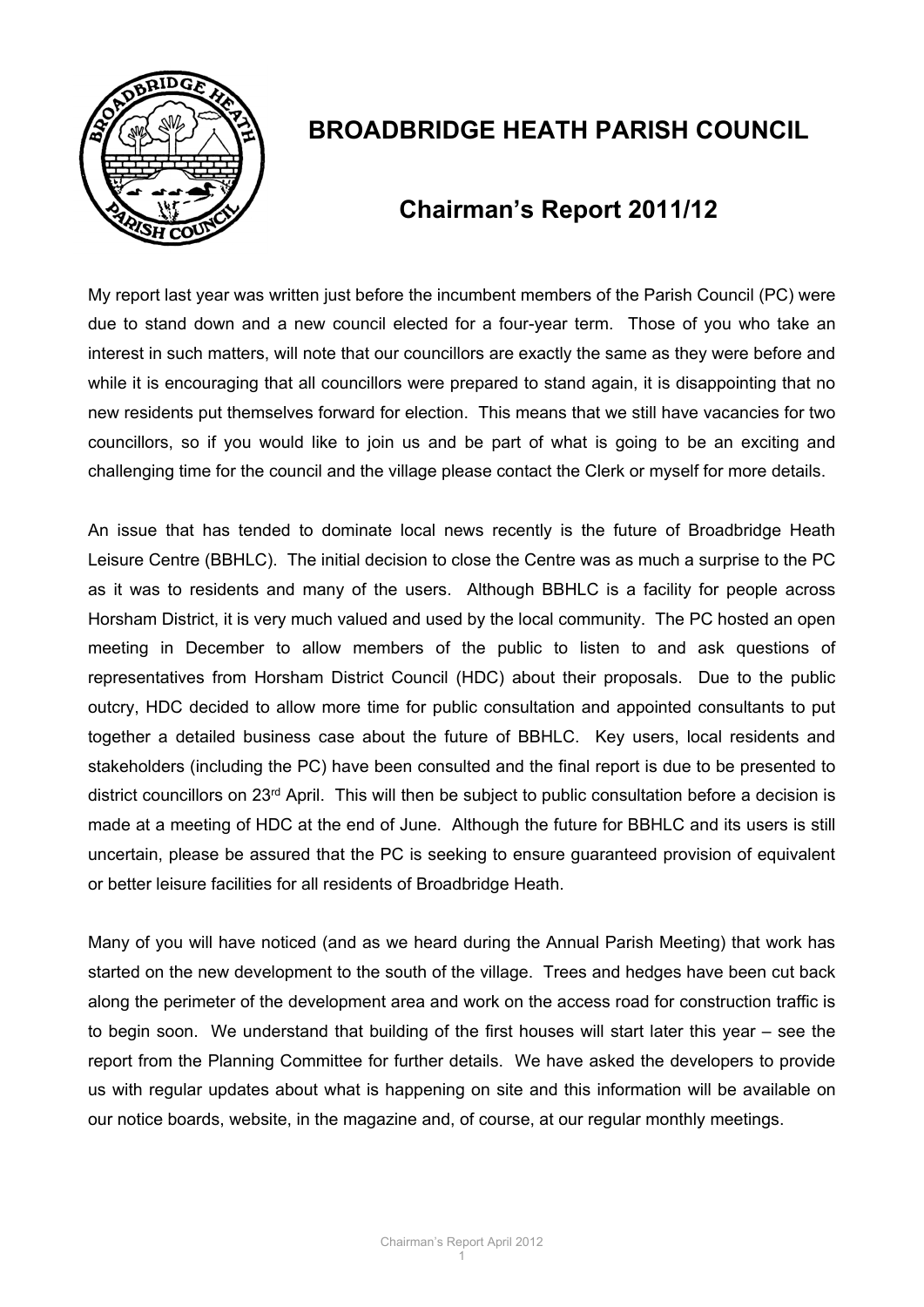The PC continues to be involved in many aspects of village life, often working in partnership with other organisations to help improve facilities and services. A recent success, brought about by working with West Sussex County Council (WSCC), is the Real Time Passenger Information (RTPI) system which, by the time you read this report, should have been installed at the bus stop by the Shelley Pub.

Our County Councillor, David Sheldon, acts as a liaison between the PC and WSCC and I would like to thank him for the support and knowledgeable advice he provides.

We also have close ties with Sussex Police and our local PCSO Roy Millard and Police Sergeant Rachel Carr provide us with monthly updates as to what is happening in BBH. I am pleased to say that, on the whole, there is very little to report although speeding through the village and inconsiderate car parking continue to be a worry for many residents.

Other issues that cause concern include dog fouling, pot holes, fly tipping and street lights that are not working. We pass any complaints we receive onto the relevant authorities, but I would stress that in many cases it is quicker to report issues directly to the relevant organisations via their website or just by making a quick telephone call.

The lack of allotments in BBH continues to be a problem. Last year I reported that suitable land had been identified, but unfortunately we were unable to convince the owner to lease it to us. Currently, we are looking into the possibility of using Crown Land adjacent to the current by pass, but it would help our case if we knew exactly how many people in the village would genuinely like to lease an allotment. If this applies to you, please contact the Clerk.

The PC continues to be concerned about cuts in the provision of local services, particularly for the young, elderly and more vulnerable residents in the village. We are keen to offer support where we can and I would like to remind organisations that the PC does have a small amount of money to award grants to worthy causes. Last year we awarded grants to the Village Centre, BBH Football Club and BBH Scout Group.

Over the year we received a number of consultation documents which we responded to on behalf of the village. This included the recent consultation concerning the number of houses required for Horsham District in the future. In this particular case, we were unable to agree with any of the options put forward by HDC, considering them all to be too high.

The Annual Report is in a slightly different format this year as the chairman of each our 3 main committees has prepared a brief summary of the work undertaken in the last year.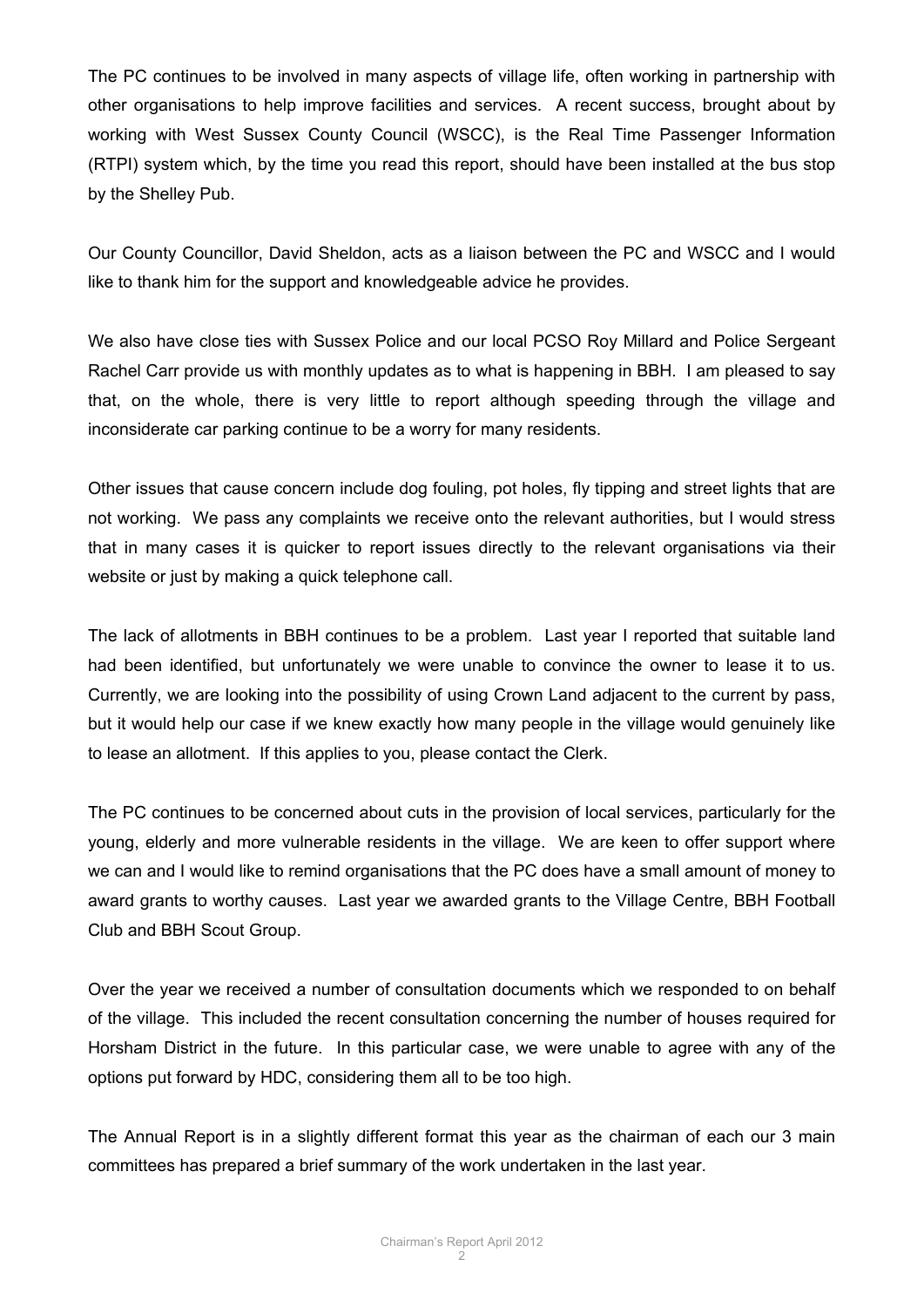#### **Councillor David Trangmar – Chairman of the Finance and Establishment Committee**

The parish precept collected though council tax for 2012/13 remains unchanged for a third year, at £48,280. However, a reduction in the number of properties in the parish has lead to a small increase in individual council tax bills, which are about £41 per year for a band D property. As the village changes and grows, we are planning carefully to ensure that our cash reserves allow us to maintain and improve the environment within the village and the facilities that we provide.

Our current reserves are mostly earmarked for future use, such as ensuring that the village has appropriate representation in planning issues relating to the new development, and maintaining the play areas, the exercise equipment and the village's trees and open spaces

#### **Councillor Geoff Clark – Chairman of the Planning Committee**

The planning agenda has been dominated during the last year with the outline planning application by Countryside Properties for 963 residential units and community facilities, to the south of Broadbridge Heath. More recently we have seen the first detailed planning applications for 105 residential units, this being the first phase of the new housing development, along with the associated infrastructure, including the first section of the new east-west link road, which will eventually link the A264 to the A24 running primarily to the south of the new development. These applications signal the start of the most significant period of development of Broadbridge Heath village and have necessitated considerable time and effort being spent by the Planning Committee in reviewing and passing comment to the District Council in order to try and ensure the best possible planning outcomes.

A scheme to develop the Heath Barn Farm site with approximately 40 dwellings has also been brought to the attention of the Planning Committee. We understand that amended plans for this site will shortly be available for review and comment.

In the course of the last year the Planning Committee has also considered numerous other more minor schemes, mostly consisting of applications to extend or develop domestic properties, within the parish boundary.

#### **Councillor Judith Jones - Chairman of the Recreation Committee**

We are extremely fortunate in the village to have such a plentiful supply of green spaces and recreation areas which we work hard to maintain and improve.